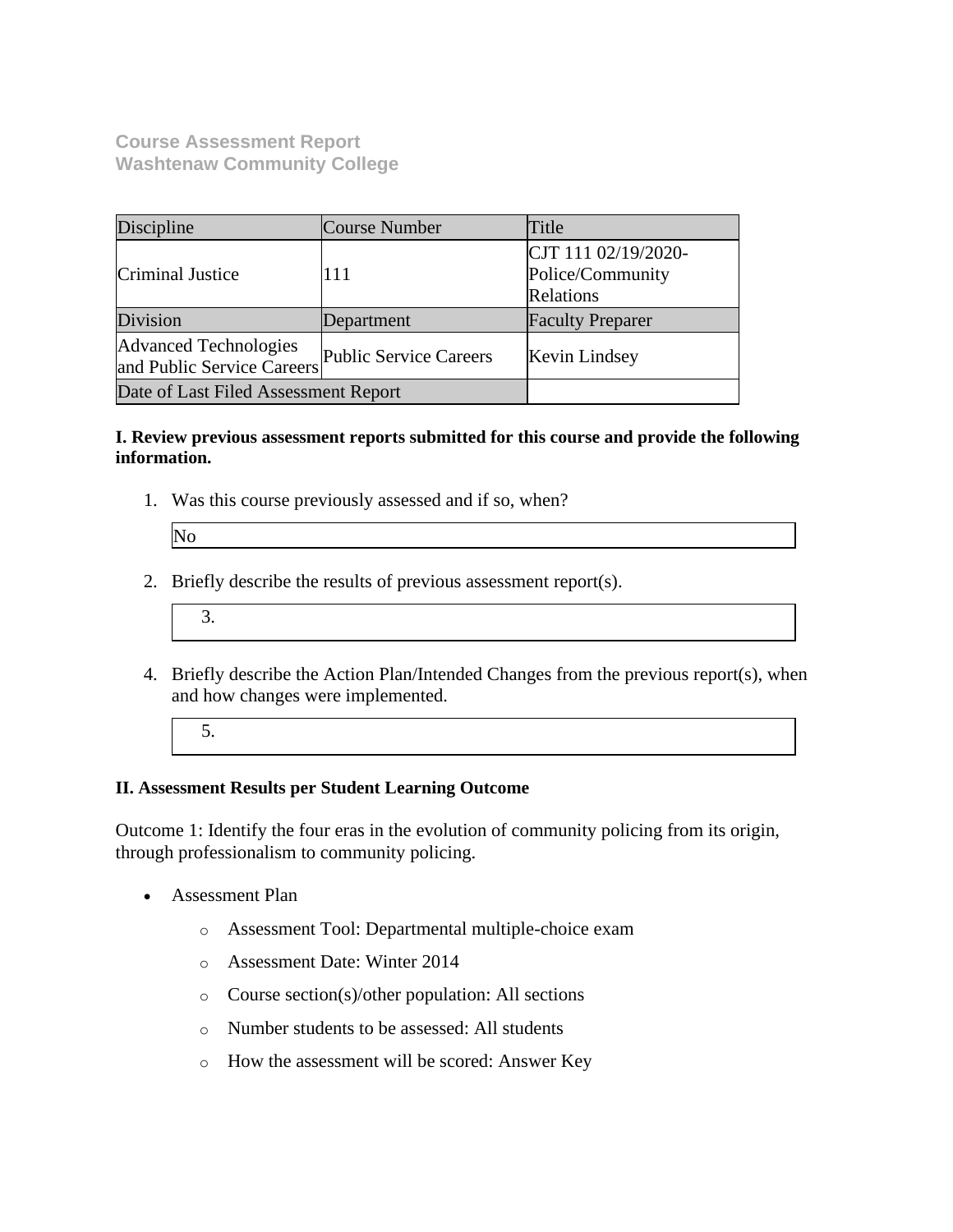- o Standard of success to be used for this assessment: 75% of the students will score 75% or higher on the exam.
- o Who will score and analyze the data: Departmental faculty
- 1. Indicate the Semester(s) and year(s) assessment data were collected for this report.

| riall (indicate years below) below) | Winter (indicate years) | SP/SU (indicate years)<br>below) |
|-------------------------------------|-------------------------|----------------------------------|
| 2019                                |                         |                                  |

2. Provide assessment sample size data in the table below.

| # of students enrolled | # of students assessed |
|------------------------|------------------------|
|                        |                        |

3. If the number of students assessed differs from the number of students enrolled, please explain why all enrolled students were not assessed, e.g. absence, withdrawal, or did not complete activity.

The course had two sections with two different instructors. One instructor failed to keep the multiple-choice exams upon completion. In the second section, two students failed to take the exam, and three students withdrew prior to completion of the course/exam.

4. Describe how students from all populations (day students on campus, DL, MM, evening, extension center sites, etc.) were included in the assessment based on your selection criteria.

There were two separate sections offered during the Fall of 2019. All students available were offered the exam; however, not all results were saved by the instructor in order to complete this assessment.

5. Describe the process used to assess this outcome. Include a brief description of this tool and how it was scored.

The exam was comprised of 30 questions that covered community policing. Each question was worth two points. Each separate Student Learning Outcome, therefore, had 10 questions utilized for the assessment.

6. Briefly describe assessment results based on data collected for this outcome and tool during the course assessment. Discuss the extent to which students achieved this learning outcome and indicate whether the standard of success was met for this outcome and tool.

Met Standard of Success: No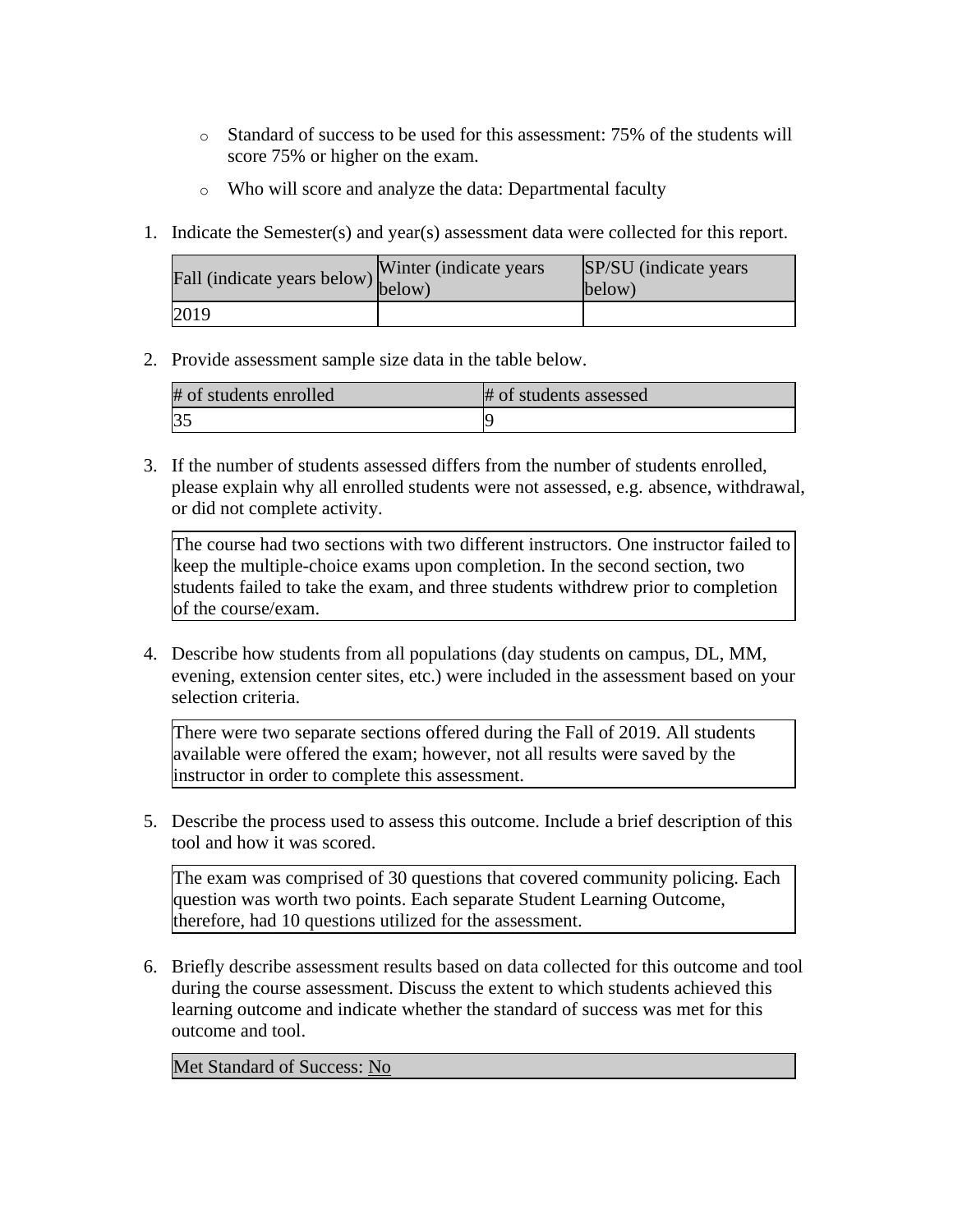The collected data was ultimately comprised of nine students. Of those nine students assessed for learning outcome #1 (75% of students will score 75% or more), only three (33%) received a score of 75% or more.

Ultimately, the students did not meet the standard of success.

7. Based on your interpretation of the assessment results, describe the areas of strength in student achievement of this learning outcome.

The questions clearly referred to the areas of policing which are very important aspects of community policing. With only three of the students receiving a score of 75% or more, it is clear they need additional instruction. However, if the results for both instructors and all 35 students were present, possibly, our outcome would be much more positive.

8. Based on your analysis of student performance, discuss the areas in which student achievement of this learning outcome could be improved. If student met standard of success, you may wish to identify your plans for continuous improvement.

Additional review/teaching is needed to ensure the students have adequate knowledge as required by the Student Learning Outcomes.

Outcome 2: Recognize the importance of developing partnerships with the community, including the media, schools, community groups and other community institutions.

- Assessment Plan
	- o Assessment Tool: Departmental multiple-choice exam
	- o Assessment Date: Winter 2014
	- o Course section(s)/other population: All sections
	- o Number students to be assessed: All students
	- o How the assessment will be scored: Answer Key
	- o Standard of success to be used for this assessment: 75% of the students will score 75% or higher on the exam.
	- o Who will score and analyze the data: Departmental faculty
- 1. Indicate the Semester(s) and year(s) assessment data were collected for this report.

| rall (indicate years below) below) | Winter (indicate years) | SP/SU (indicate years)<br>below) |
|------------------------------------|-------------------------|----------------------------------|
| 2019                               |                         |                                  |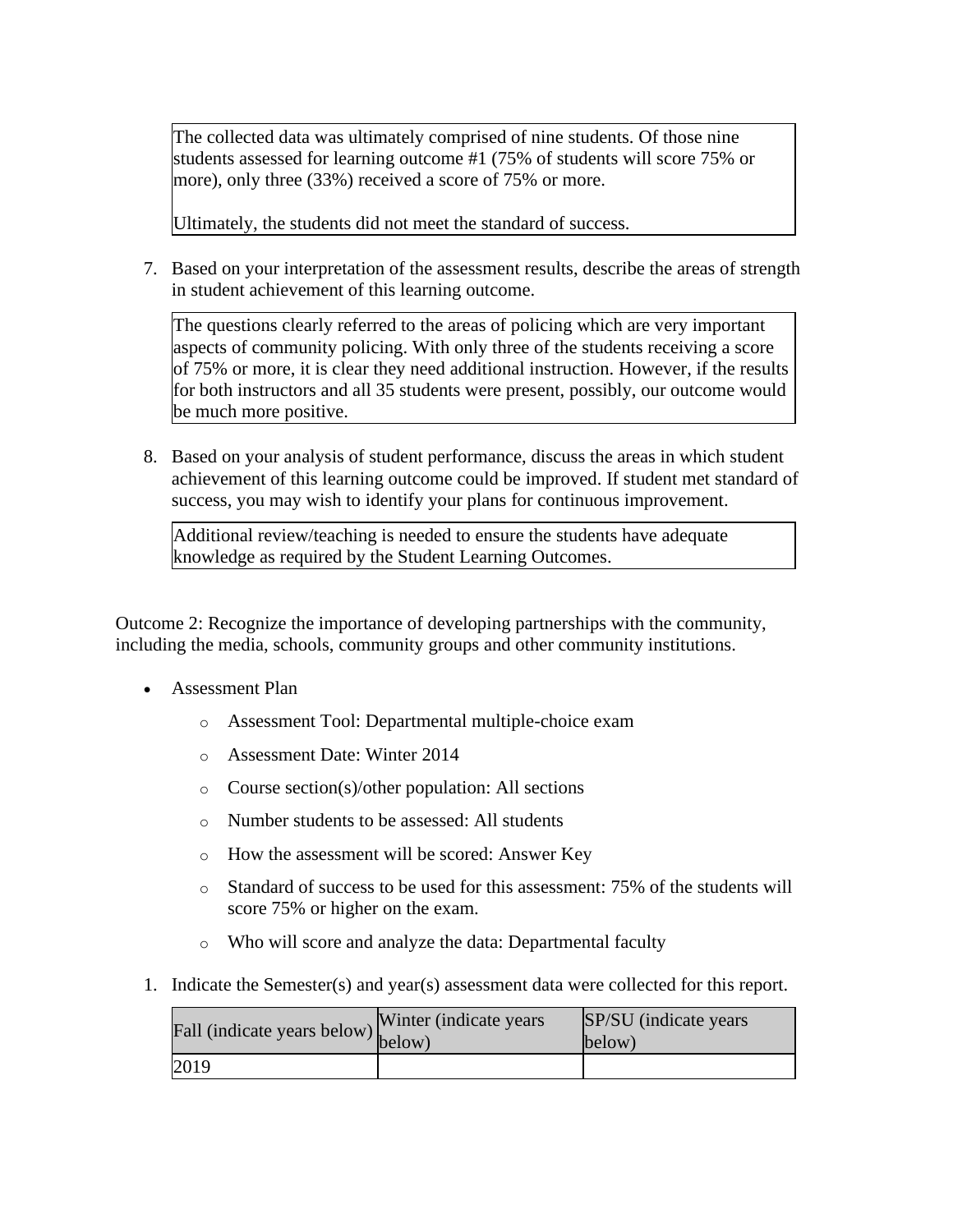2. Provide assessment sample size data in the table below.

| # of students enrolled | # of students assessed |
|------------------------|------------------------|
| 35                     |                        |

3. If the number of students assessed differs from the number of students enrolled, please explain why all enrolled students were not assessed, e.g. absence, withdrawal, or did not complete activity.

The course had two sections with two different instructors. One instructor failed to keep the multiple-choice exams upon completion. In the second section, two students failed to take the exam, and three students withdrew prior to completion of the course/exam.

4. Describe how students from all populations (day students on campus, DL, MM, evening, extension center sites, etc.) were included in the assessment based on your selection criteria.

There were two separate courses offered during the Fall of 2019. All students available were offered the exam; however, not all results were saved by the instructor in order to complete this assessment.

5. Describe the process used to assess this outcome. Include a brief description of this tool and how it was scored.

The exam was comprised of 30 questions that covered community policing. Each question was worth two points. Each separate Student Learning Outcome, therefore, had 10 questions utilized for the assessment.

6. Briefly describe assessment results based on data collected for this outcome and tool during the course assessment. Discuss the extent to which students achieved this learning outcome and indicate whether the standard of success was met for this outcome and tool.

Met Standard of Success: No

The collected data was ultimately comprised of nine students. Of those nine students assessed for learning outcome #2 (75% of students will score 75% or more), only three (33%) received a score of 75% or more.

Ultimately, the students did not meet the standard of success.

7. Based on your interpretation of the assessment results, describe the areas of strength in student achievement of this learning outcome.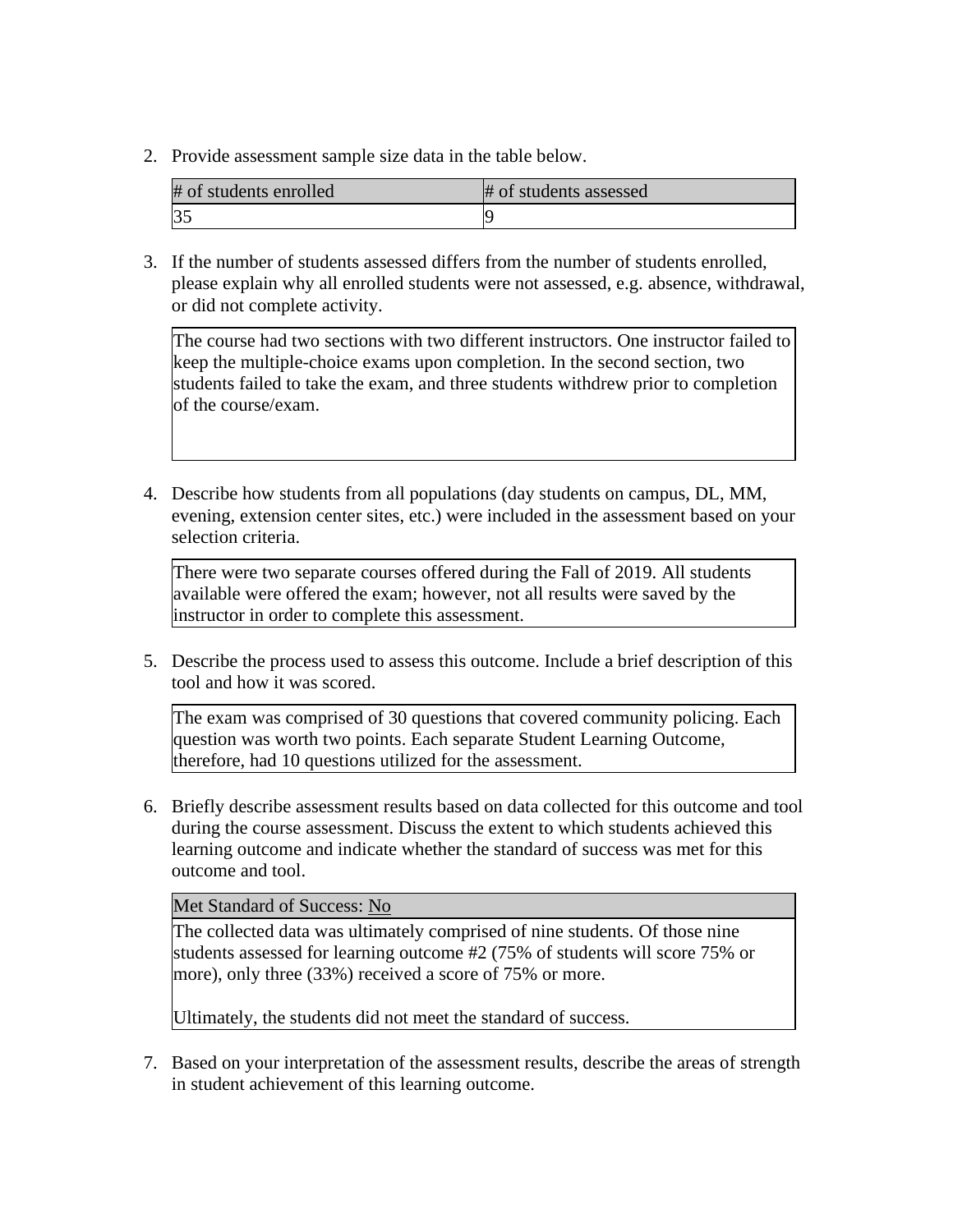The questions clearly referred to the areas of policing, which are very important aspects of community policing. With only three of the students receiving a score of 75% or more, it is clear they need additional instruction. However, in reviewing the results, all students received at least a score of 60% on the exam. In addition, the results could have possibly been more favorable if all exams were scored, kept, and utilized in this assessment.

8. Based on your analysis of student performance, discuss the areas in which student achievement of this learning outcome could be improved. If student met standard of success, you may wish to identify your plans for continuous improvement.

Additional review/teaching is needed to ensure the students have adequate knowledge as required by the Student Learning Outcomes. Assessment #2 having at least everyone with a 60% score was stronger than assessment #1.

Outcome 3: Identify the skills needed to foster relationships with all populations of the community.

- Assessment Plan
	- o Assessment Tool: Departmental multiple-choice exam
	- o Assessment Date: Winter 2014
	- o Course section(s)/other population: All sections
	- o Number students to be assessed: All students
	- o How the assessment will be scored: Answer Key
	- o Standard of success to be used for this assessment: 75% of the students will score 75% or higher on the exam.
	- o Who will score and analyze the data: Departmental faculty
- 1. Indicate the Semester(s) and year(s) assessment data were collected for this report.

| Fall (indicate years below) below) | Winter (indicate years) | SP/SU (indicate years)<br>below) |
|------------------------------------|-------------------------|----------------------------------|
| 2019                               |                         |                                  |

2. Provide assessment sample size data in the table below.

| # of students enrolled | # of students assessed |
|------------------------|------------------------|
| $\sim$                 |                        |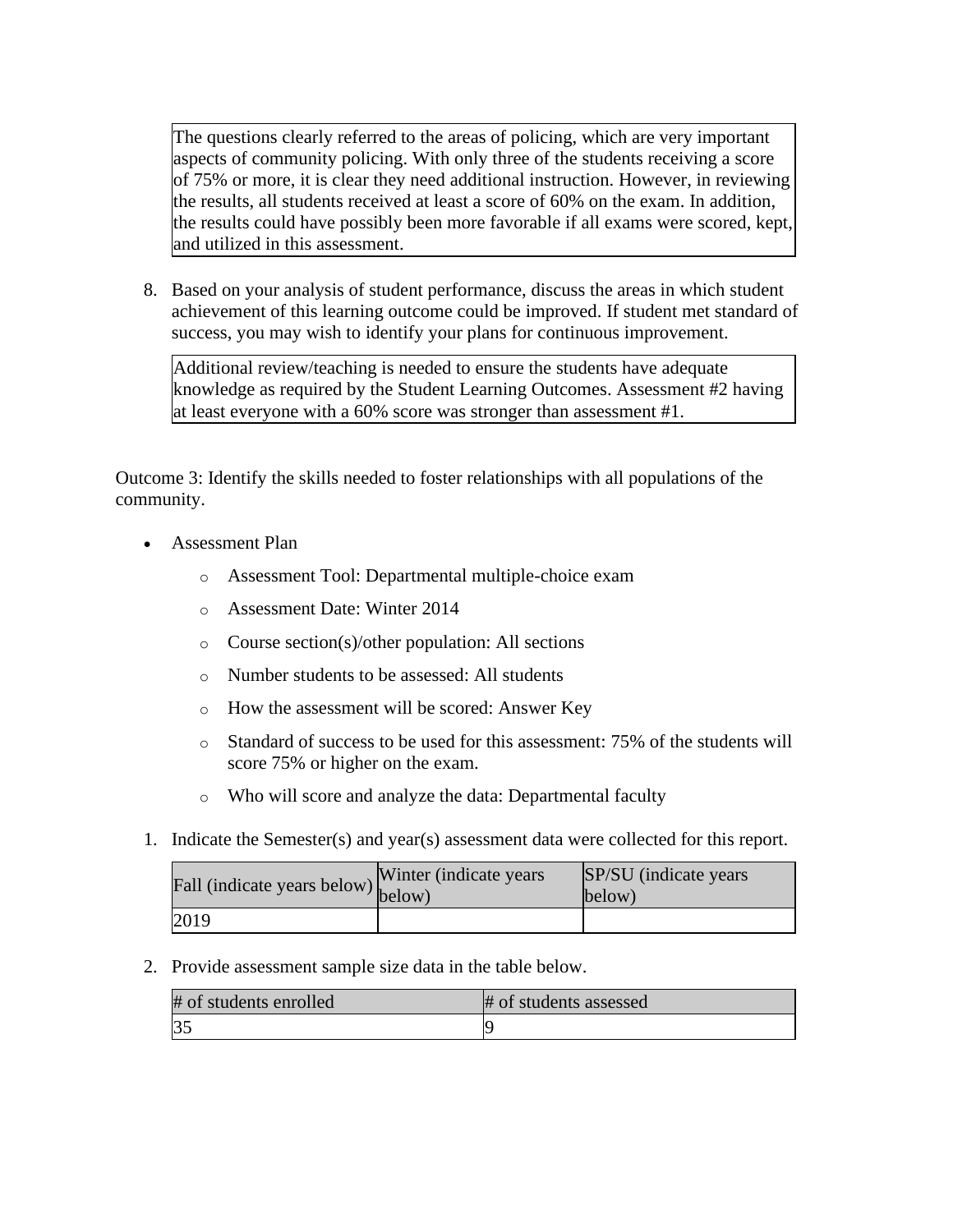3. If the number of students assessed differs from the number of students enrolled, please explain why all enrolled students were not assessed, e.g. absence, withdrawal, or did not complete activity.

The course had two sections with two different instructors. One instructor failed to keep the multiple-choice exams upon completion. In the second section, two students failed to take the exam, and three students withdrew prior to completion of the course/exam.

4. Describe how students from all populations (day students on campus, DL, MM, evening, extension center sites, etc.) were included in the assessment based on your selection criteria.

There were two separate sections offered during the Fall of 2019. All students available were offered the exam; however, not all results were saved by the instructor in order to complete this assessment.

5. Describe the process used to assess this outcome. Include a brief description of this tool and how it was scored.

The exam was comprised of 30 questions that covered community policing. Each question was worth two points. Each separate Student Learning Outcome, therefore, had 10 questions utilized for the assessment.

6. Briefly describe assessment results based on data collected for this outcome and tool during the course assessment. Discuss the extent to which students achieved this learning outcome and indicate whether the standard of success was met for this outcome and tool.

Met Standard of Success: No

The collected data was ultimately comprised of nine students. Of those nine students assessed for learning outcome #3 (75% of students will score 75% or more), five (55%) of those students received a score of 75% or more.

Ultimately, the students did not meet the standard of success.

7. Based on your interpretation of the assessment results, describe the areas of strength in student achievement of this learning outcome.

The questions clearly referred to the areas of policing which are very important aspects of community policing. With five of the students receiving a score of 75% or more, it is clear they need additional instruction. However, in reviewing the results, this assessment was the highest scoring of all (2- 60%, 1-50%, and 1- 40%).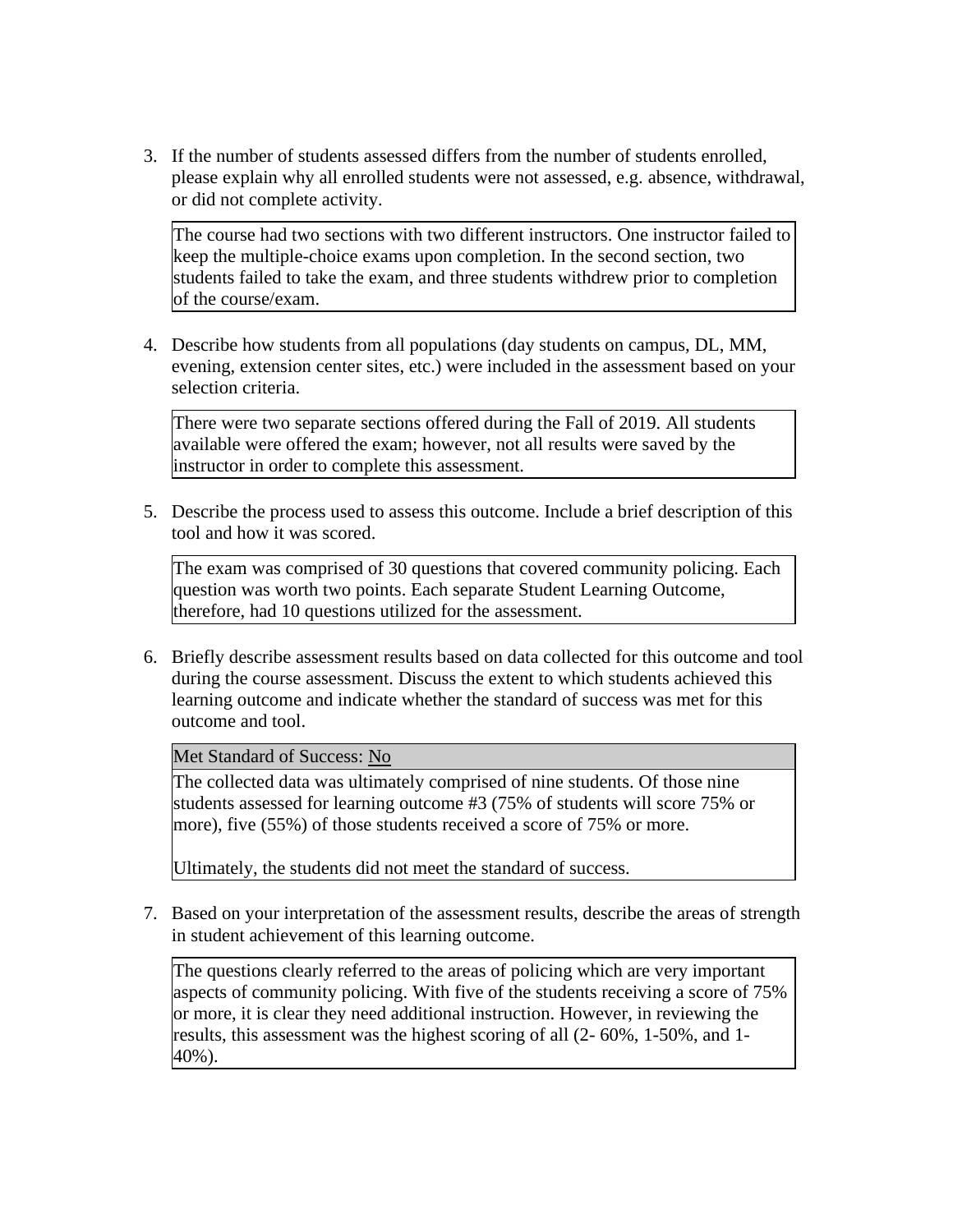8. Based on your analysis of student performance, discuss the areas in which student achievement of this learning outcome could be improved. If student met standard of success, you may wish to identify your plans for continuous improvement.

Assessment #3 had 55% of the students meeting the standard of success. This was the greatest number of students meeting the standard of the three assessments. However, additional review/teaching is needed to ensure the students have adequate knowledge as required by the Student Learning Outcome.

## **III. Course Summary and Intended Changes Based on Assessment Results**

- 1. Based on the previous report's Intended Change(s) identified in Section I above, please discuss how effective the changes were in improving student learning. N/A
- 2. Describe your overall impression of how this course is meeting the needs of students. Did the assessment process bring to light anything about student achievement of learning outcomes that surprised you?

It was anticipated the students are doing better than the data reflects.

3. Describe when and how this information, including the action plan, was or will be shared with Departmental Faculty.

All faculty that teach this course will be advised of the results. In addition, the CJT Chair is a part of this assessment, and she too is therefore apprised of the results.

4.

Intended Change(s)

| <b>Intended Change</b> | Description of the<br>change                                                                                                                                                                              | Rationale                                                                                                                                                                                                                     | Implementation<br>Date |
|------------------------|-----------------------------------------------------------------------------------------------------------------------------------------------------------------------------------------------------------|-------------------------------------------------------------------------------------------------------------------------------------------------------------------------------------------------------------------------------|------------------------|
| Outcome Language       | We are adding an<br>additional outcome<br>to the course. This<br>outcome is designed populations is<br>to further the<br>students' knowledge<br>of diversity and<br>working with a<br>diverse population. | Today, as compared<br>to the last 30 years,<br>being able to work<br>with diverse<br>imperative.<br>Understanding<br>different cultures,<br>religious beliefs,<br>race, ethnicity etc.<br>is very important to<br>earning and | 2020                   |